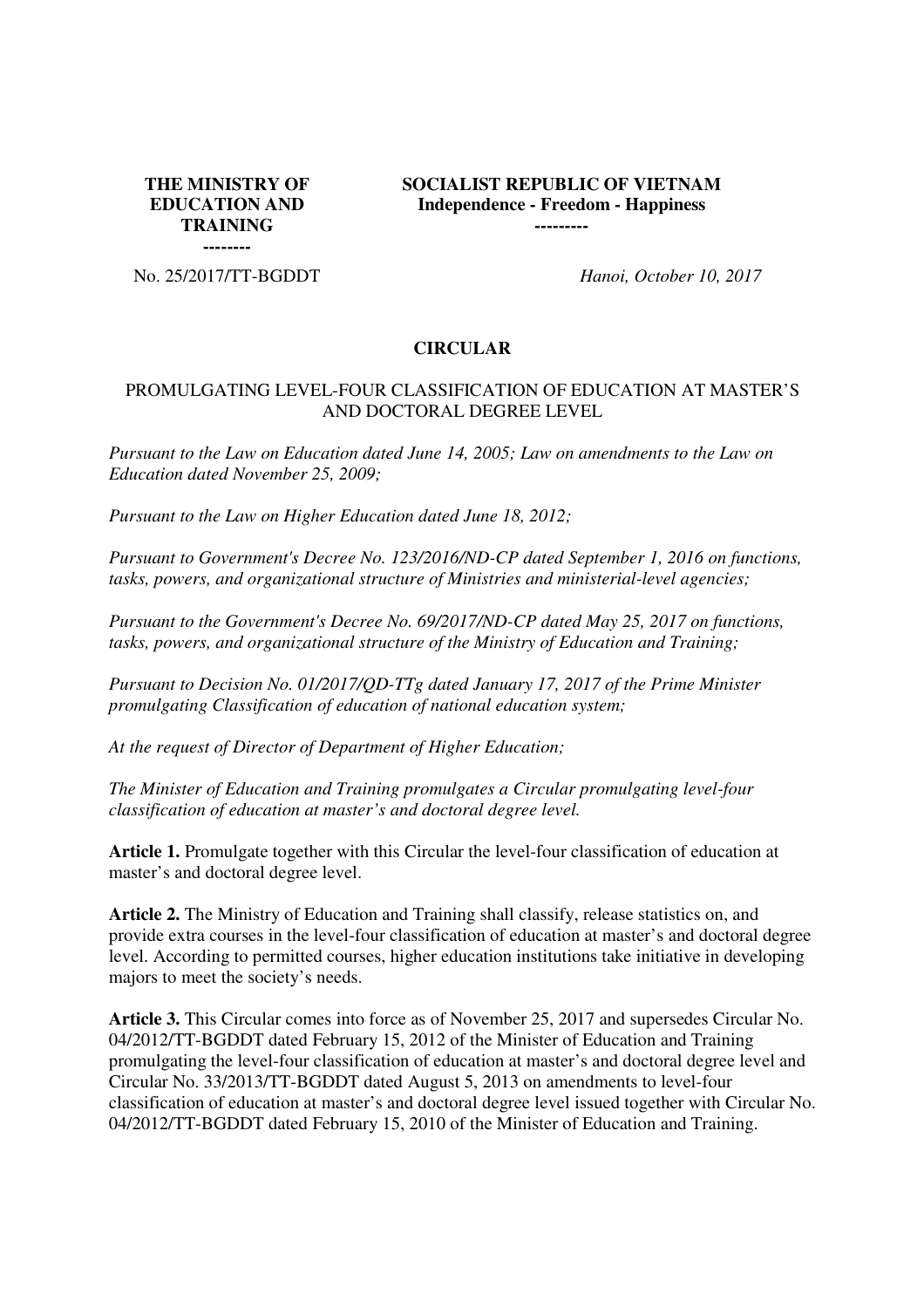**Article 4.** The Chief officers, Director of Department of Higher Education, heads of relevant units affiliated to the Ministry of Education and Training, Directors of universities, institutes, presidents of senior colleges, directors of postgraduate scientific research institutes and relevant entities shall implement this Circular.

### **PP. MINISTER DEPUTY MINISTER**

# **Bui Van Ga**

## **LEVEL-FOUR CLASSIFICATION OF EDUCATION AT MASTER'S AND DOCTORAL DEGREE LEVEL**

*(Issued together with Circular No. 25/2017/TT-BGDDT dated October 10, 2017 of the Minister of Education and Training)*

1. Course means series of knowledge and professional skills relating to a branch of knowledge or a professional field. Specialized knowledge in a master's degree program must have at least 30 credits. With regard to doctoral training program, except for supplementary modules, the remaining is course and major knowledge.

2. Course code refers to a continuous 7-digit serial number, in which, from the left to the right: the first digit refers to level of education code; the second and third digits refer to field of education code; the fourth and fifth digits refer to program code; and the last two digits refer to course code.

3. The level-four classification of education at master's and doctoral degree level

|         | Master's degree                                  |         | Doctoral degree                                  |
|---------|--------------------------------------------------|---------|--------------------------------------------------|
| Code    | <b>Description</b>                               | Code    | <b>Description</b>                               |
| 814     | <b>Teacher training and</b><br>education science | 914     | <b>Teacher training and</b><br>education science |
| 81401   | <b>Education science</b>                         | 91401   | <b>Education science</b>                         |
| 8140101 | Pedagogy                                         | 9140101 | Pedagogy                                         |
|         |                                                  | 9140102 | Educational theory and history                   |
| 8140110 | Teaching theory and methods                      | 9140110 | Teaching theory and methods                      |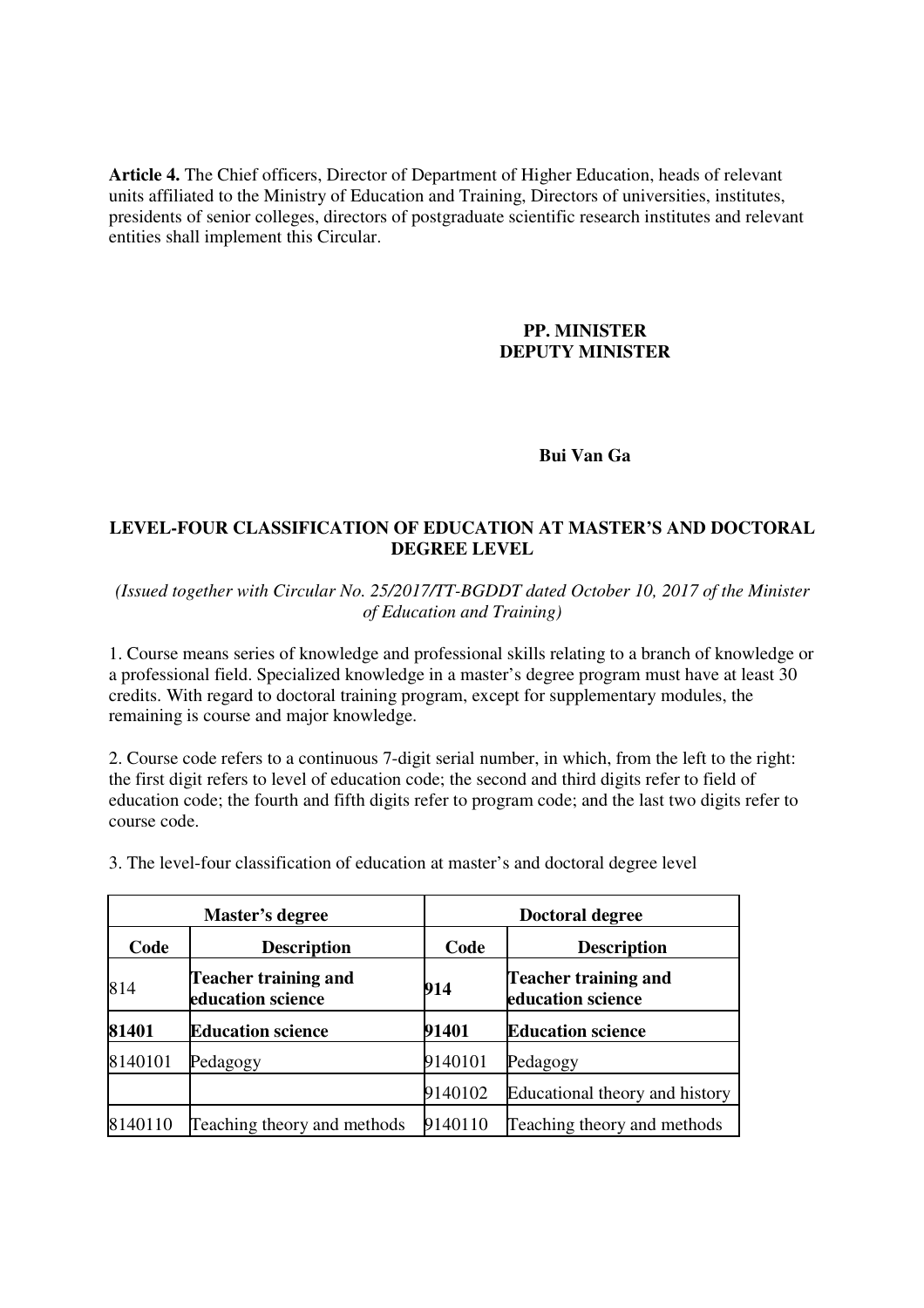| 8140111 | Subject teaching theory and<br>methods     | 9140111 | Subject teaching theory and<br>methods     |
|---------|--------------------------------------------|---------|--------------------------------------------|
| 8140114 | <b>Education management</b>                | 9140114 | <b>Education management</b>                |
| 8140115 | Educational measurement and<br>evaluation  | 9140115 | Educational measurement and<br>evaluation  |
| 8140116 | Teaching aid design                        | 9140116 | Teaching aid design                        |
| 8140117 | Comparative and international<br>education | 9140117 | Comparative and international<br>education |
| 8140118 | Special education                          | 9140118 | Special education                          |
| 81490   | <b>Other</b>                               | 91490   | <b>Other</b>                               |
| 821     | Art                                        | 921     | Art                                        |
| 82101   | <b>Fine arts</b>                           | 92101   | <b>Fine arts</b>                           |
| 8210101 | Fine art theory and history                | 9210101 | Fine art theory and history                |
| 8210102 | Fine arts                                  |         |                                            |
| 82102   | <b>Performing art</b>                      | 92102   | <b>Performing art</b>                      |
| 8210201 | Musicology                                 | 9210201 | Musicology                                 |
| 8210202 | Music art                                  |         |                                            |
| 8210221 | Stage theory and history                   | 9210221 | Stage theory and history                   |
| 8210222 | Stage art                                  |         |                                            |
| 8210231 | Film-television theory and<br>history      | 9210231 | Film-television theory and<br>history      |
| 8210232 | Film-television art                        |         |                                            |
| 82104   | <b>Applied arts</b>                        | 92104   | <b>Applied arts</b>                        |
| 8210401 | Applied art theory and history             |         |                                            |
| 8210402 | Industrial design                          |         |                                            |
| 8210403 | Graphic design                             |         |                                            |
| 8210404 | <b>Fashion</b> design                      |         |                                            |
| 8210406 | Stage and film design                      |         |                                            |
| 8210410 | Applied arts                               |         |                                            |
| 82190   | <b>Other</b>                               | 92190   | <b>Other</b>                               |
| 822     | Humanities                                 | 922     | Humanities                                 |
| 82201   | Vietnamese language and                    | 92201   | Vietnamese language and                    |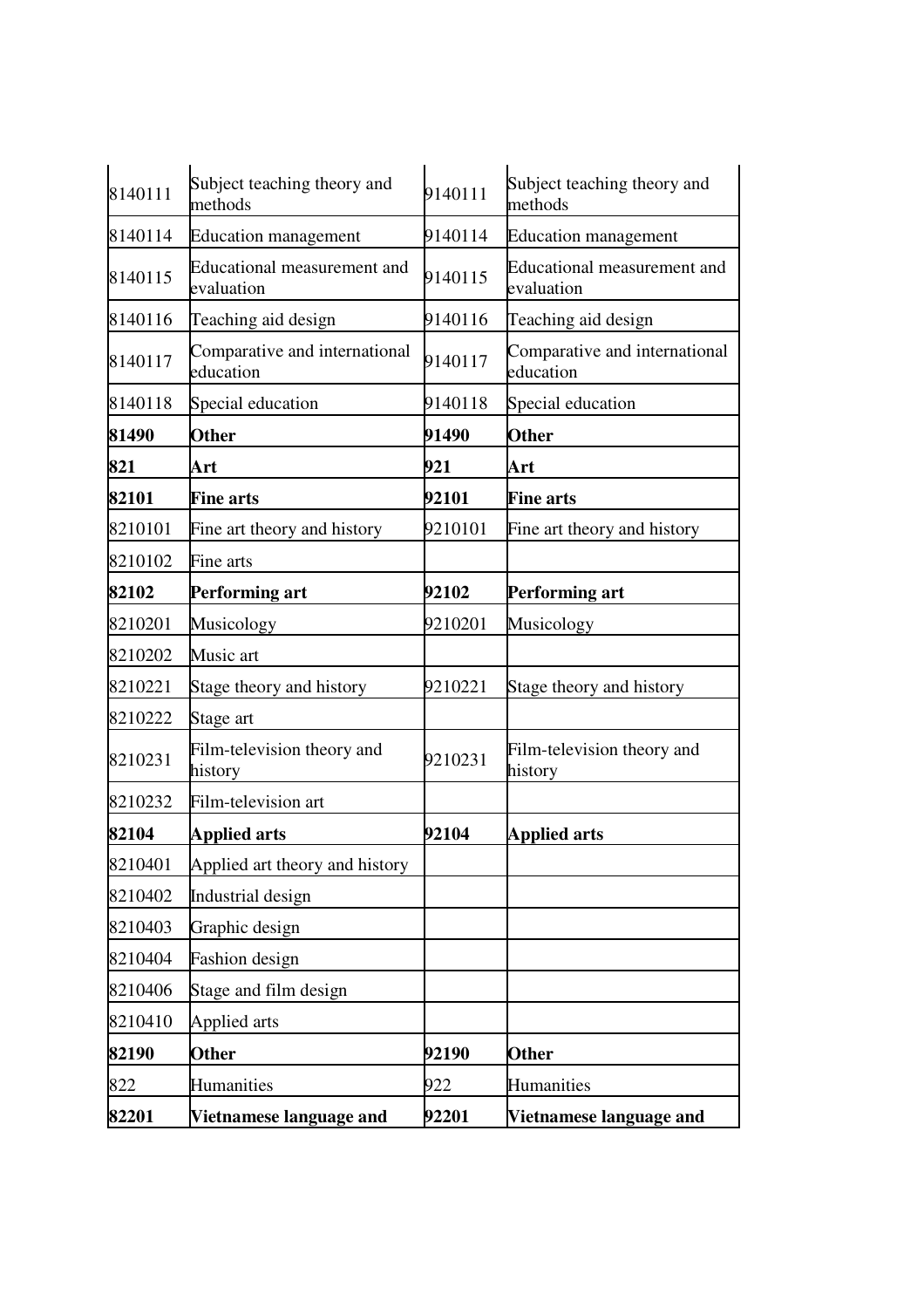|         | culture                                                                                |         | culture                                                                                |
|---------|----------------------------------------------------------------------------------------|---------|----------------------------------------------------------------------------------------|
| 8220102 | Vietnamese language                                                                    | 9220102 | Vietnamese language                                                                    |
| 8220104 | Sino-Vietnamese characters                                                             | 9220104 | Sino-Vietnamese characters                                                             |
| 8220109 | Vietnamese ethnic minority<br>language                                                 | 9220109 | Vietnamese ethnic minority<br>language                                                 |
| 8220120 | Literature theory                                                                      | 9220120 | Literature theory                                                                      |
| 8220121 | Vietnamese literature                                                                  | 9220121 | Vietnamese literature                                                                  |
| 8220125 | <b>Folk literature</b>                                                                 | 9220125 | Folk literature                                                                        |
| 82202   | Foreign language, literature<br>and culture                                            | 92202   | Foreign language, literature<br>and culture                                            |
| 8220201 | English language                                                                       | 9220201 | English language                                                                       |
| 8220202 | Russian language                                                                       | 9220202 | Russian language                                                                       |
| 8220203 | French language                                                                        | 9220203 | French language                                                                        |
| 8220204 | Chinese language                                                                       | 9220204 | Chinese language                                                                       |
| 8220205 | German language                                                                        | 9220205 | German language                                                                        |
| 8220209 | Japanese language                                                                      | 9220209 | Japanese language                                                                      |
| 8220210 | Korean language                                                                        | 9220210 | Korean language                                                                        |
| 6022024 | Comparative linguistics                                                                | 6222024 | Comparative linguistics                                                                |
| 8220242 | Foreign literature                                                                     | 9220242 | Foreign literature                                                                     |
| 82290   | <b>Other</b>                                                                           | 92290   | <b>Other</b>                                                                           |
| 8229001 | Philosophy                                                                             | 9229001 | Philosophy                                                                             |
|         |                                                                                        | 9229002 | Dialectical and historical<br>materialism                                              |
|         |                                                                                        | 9229004 | Logic                                                                                  |
|         |                                                                                        | 9229006 | <b>Ethics</b>                                                                          |
|         |                                                                                        | 9229007 | Aesthetics                                                                             |
| 8229008 | Scientific socialism                                                                   | 9229008 | Scientific socialism                                                                   |
| 8229009 | Religious studies                                                                      | 9229009 | Religious studies                                                                      |
| 8229011 | World history                                                                          | 9229011 | World history                                                                          |
| 8229012 | History of the communist<br>movement, international<br>workers and national liberation | 9229012 | History of the communist<br>movement, international<br>workers and national liberation |
| 8229013 | Vietnamese history                                                                     | 9229013 | Vietnamese history                                                                     |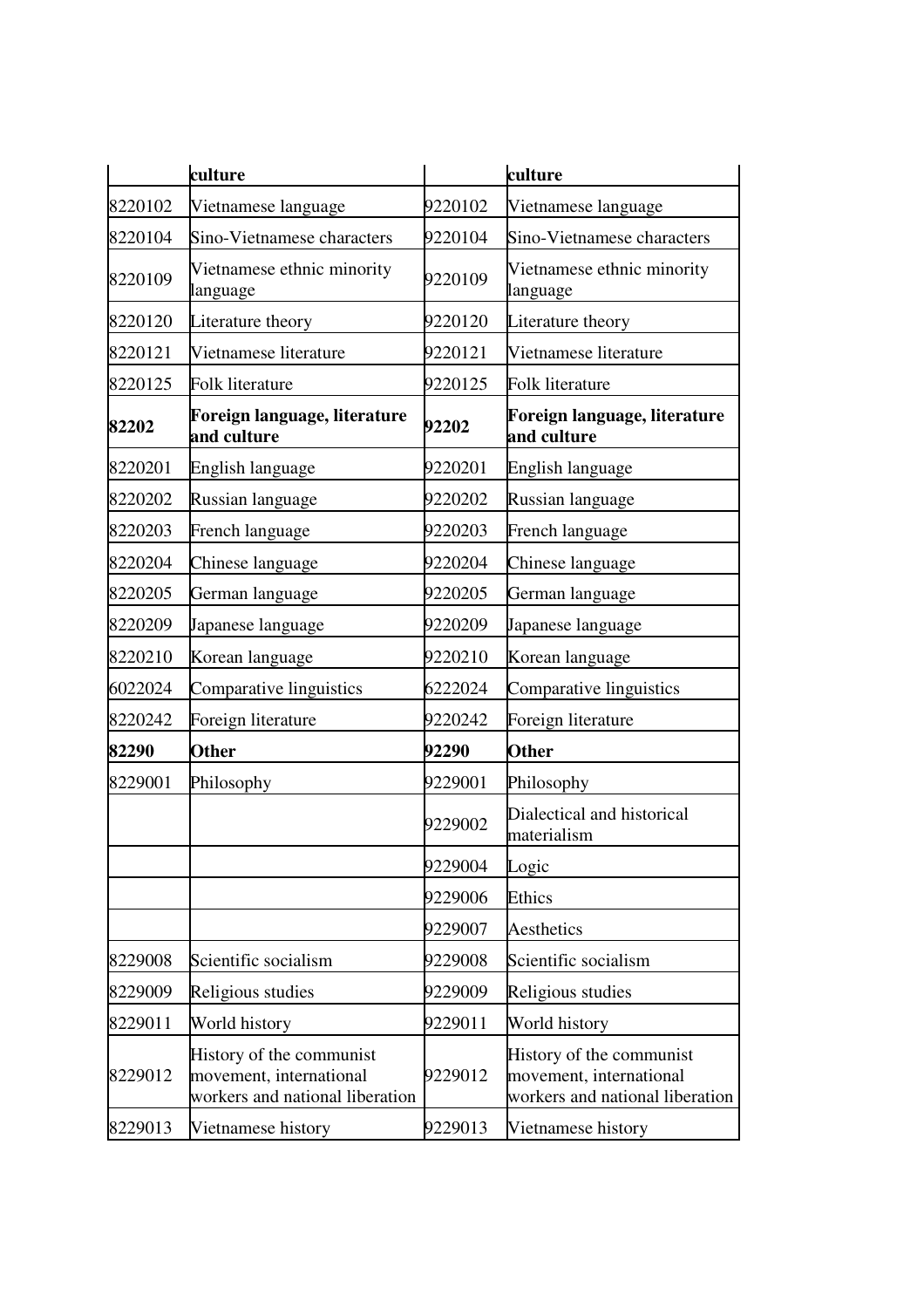| 8229015 | History of the Communist Party 9229015<br>of Vietnam |         | History of the Communist<br>Party of Vietnam     |
|---------|------------------------------------------------------|---------|--------------------------------------------------|
| 8229017 | Archaeology                                          | 9229017 | Archaeology                                      |
| 8229020 | Linguistics                                          | 9229020 | Linguistics                                      |
| 8229030 | Literature                                           | 9229030 | Literature                                       |
| 8229031 | Comparative literature                               |         |                                                  |
| 8229040 | Cultural studies                                     | 9229040 | Cultural studies                                 |
| 8229041 | Folk literature                                      | 9229041 | Folk literature                                  |
| 8319042 | Culture management                                   | 9319042 | Culture management                               |
| 8319043 | Comparative culture                                  |         |                                                  |
| 831     | Social and behavioral science 931                    |         | <b>Social and behavioral science</b>             |
| 83101   | <b>Economics</b>                                     | 93101   | <b>Economics</b>                                 |
| 8310101 | Economics                                            | 9310101 | Economics                                        |
| 8310102 | Political economy                                    | 9310102 | Political economy                                |
| 8310104 | Investment economics                                 | 9310104 | Investment economics                             |
| 8310105 | Development economics                                | 9310105 | Development economics                            |
| 8310106 | International economics                              | 9310106 | International economics                          |
| 8310107 | <b>Economy statistics</b>                            | 9310107 | Economy statistics                               |
| 8310108 | Mathematical economics                               | 9310108 | Mathematical economics                           |
| 8340410 | Economic management                                  | 9340410 | Economic management                              |
| 83102   | <b>Political science</b>                             | 93102   | <b>Political science</b>                         |
| 8310201 | Politics                                             | 9310201 | Politics                                         |
| 8310202 | Communist party and state<br>government building     | 9310202 | Communist party and state<br>government building |
| 8310204 | Ho Chi Minh studies                                  | 9310204 | Ho Chi Minh studies                              |
| 8310206 | International relations                              | 9310206 | <b>International relations</b>                   |
| 83103   | <b>Sociology and Humanity</b>                        | 93103   | <b>Sociology and Humanity</b>                    |
| 8310301 | Sociology                                            | 9310301 | Sociology                                        |
| 8310302 | Humanity                                             | 9310302 | Humanity                                         |
| 8310310 | Ethnography                                          | 9310310 | Ethnography                                      |
| 8310313 | Sustainable development                              |         |                                                  |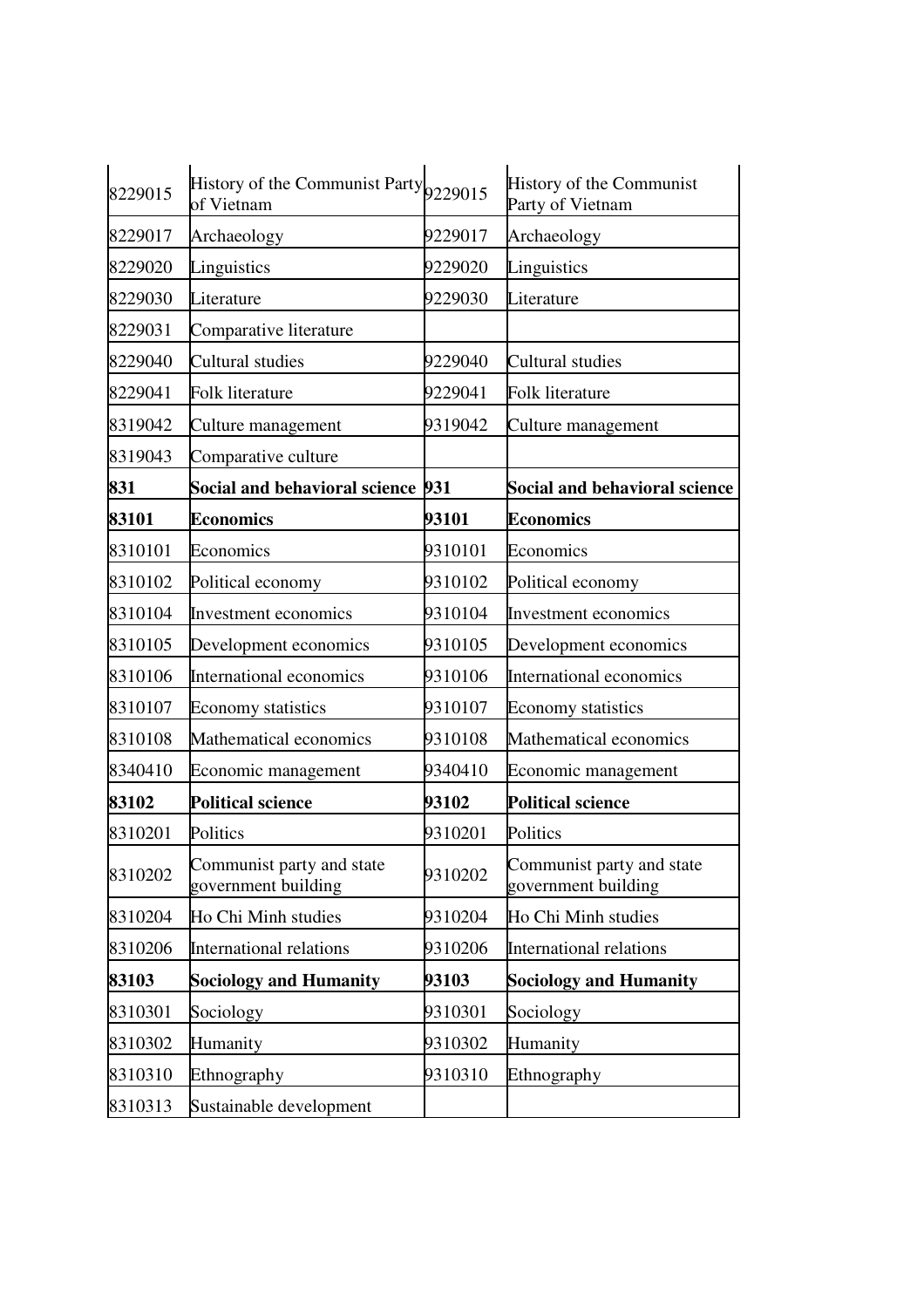| 8310315 | Human development                     |         |                                       |
|---------|---------------------------------------|---------|---------------------------------------|
| 8310317 | Human rights                          |         |                                       |
| 83104   | <b>Psychology</b>                     | 93104   | <b>Psychology</b>                     |
| 8310401 | Psychology                            | 9310401 | Psychology                            |
| 83105   | Geography                             | 93105   | Geography                             |
| 8310501 | Geography                             | 9310501 | Geography                             |
| 83106   | Area studies                          | 93106   | Area studies                          |
| 8310601 | <b>International studies</b>          | 9310601 | <b>International studies</b>          |
| 8310602 | Asian studies                         |         |                                       |
| 8310608 | Oriental studies                      | 9310608 | Oriental studies                      |
| 8310612 | Chinese studies                       | 9310612 | Chinese studies                       |
| 8310613 | Japanese studies                      | 9310613 | Japanese studies                      |
| 8310620 | Southeast Asian studies               | 9310620 | Southeast Asian studies               |
| 8310630 | Vietnamese studies                    | 9310630 | Vietnamese studies                    |
| 83190   | <b>Other</b>                          | 93190   | Other                                 |
| 832     | <b>Journalism and reporting</b>       | 932     | <b>Journalism and reporting</b>       |
| 83201   | <b>Journalism and reporting</b>       | 93201   | <b>Journalism and reporting</b>       |
|         |                                       |         |                                       |
| 8320101 | Journalism                            | 9320101 | Journalism                            |
| 8320105 | <b>Mass communication</b>             | 9320105 | <b>Mass communication</b>             |
| 8320108 | Public relations                      |         |                                       |
| 83202   | <b>Information - Library</b>          | 93202   | <b>Information - Library</b>          |
| 8320202 | <b>Information studies</b>            | 9320202 | <b>Information studies</b>            |
| 8320203 | Library science                       | 9320203 | Library science                       |
| 83203   | Document - Archive -<br><b>Museum</b> | 93203   | Document - Archive -<br><b>Museum</b> |
| 8320303 | Archival science                      | 9320303 | Archival science                      |
| 8320305 | Museology                             | 9320305 | Museology                             |
| 83204   | <b>Publishing - Releasing</b>         | 93204   | <b>Publishing - Releasing</b>         |
| 8320401 | Releasing                             | 9320401 | Releasing                             |
| 83290   | <b>Other</b>                          | 93290   | <b>Other</b>                          |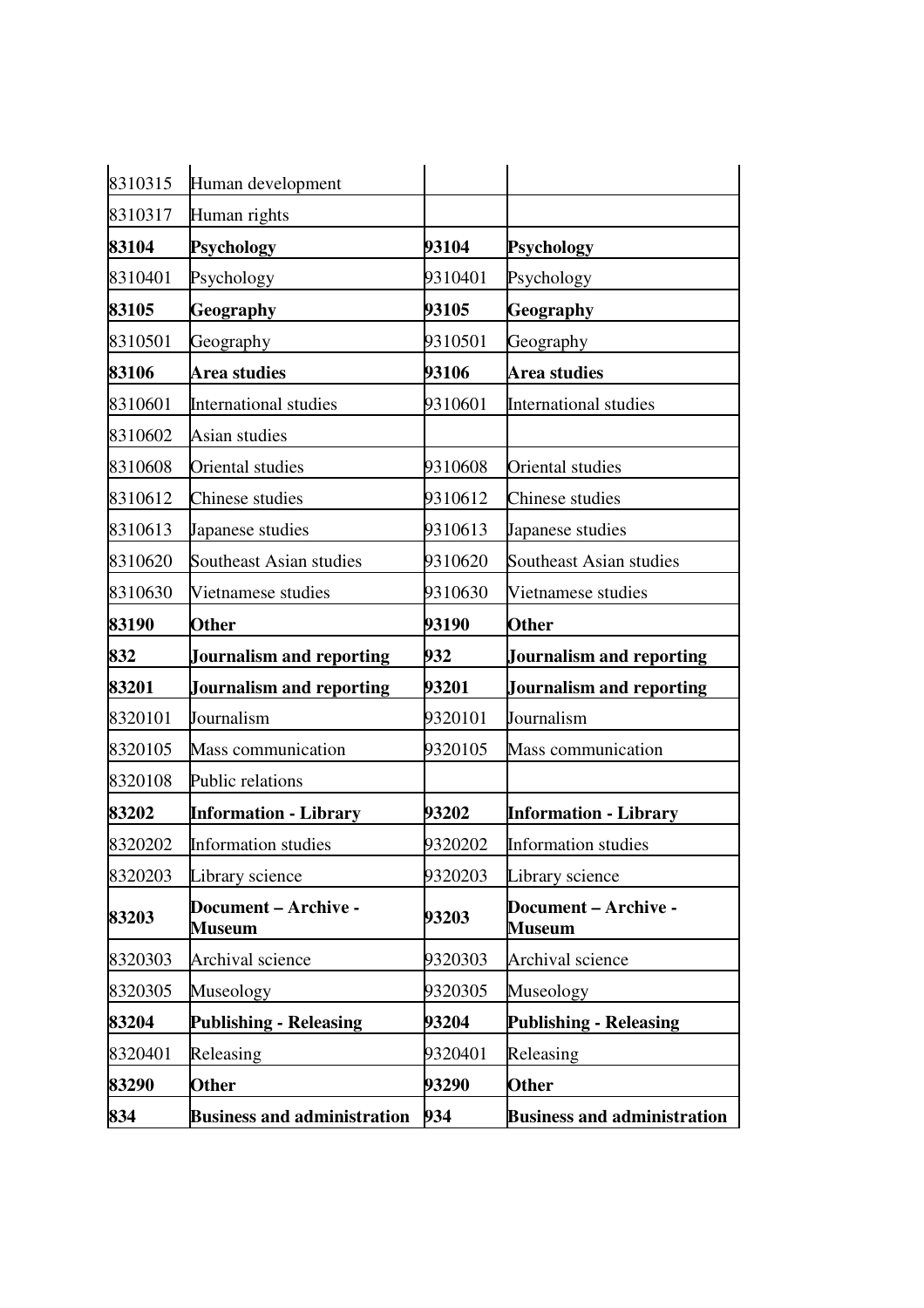| 83401   | <b>Business</b>                              | 93401   | <b>Business</b>                              |
|---------|----------------------------------------------|---------|----------------------------------------------|
| 8340101 | <b>Business administration</b>               | 9340101 | <b>Business administration</b>               |
| 8340121 | Commercial business                          | 9340121 | <b>Commercial business</b>                   |
| 83402   | <b>Finance – Banking -</b><br>Insurance      | 93402   | <b>Finance – Banking -</b><br>Insurance      |
| 8340201 | Finance - Banking                            | 9340201 | Finance - Banking                            |
| 8340204 | Insurance                                    | 9340204 | Insurance                                    |
| 83403   | <b>Accounting - Auditing</b>                 | 93403   | <b>Accounting - Auditing</b>                 |
| 8340301 | Accounting                                   | 9340301 | Accounting                                   |
| 83404   | <b>Administration –</b><br><b>Management</b> | 93404   | <b>Administration –</b><br><b>Management</b> |
| 8340401 | Management science                           |         |                                              |
| 8340402 | Public policies                              | 9340402 | Public policies                              |
| 8340403 | Public management                            | 9340403 | Public management                            |
| 8340404 | Human resource administration 9340404        |         | Human resource administration                |
| 8340405 | Management information<br>system             | 9340405 | Management information<br>system             |
| 8340406 | Office administration                        |         |                                              |
| 8340412 | Science and technology<br>management         | 9340412 | Science and technology<br>management         |
| 8340417 | Occupational health and safety<br>management |         |                                              |
| 83490   | <b>Other</b>                                 | 93490   | <b>Other</b>                                 |
| 838     | Law                                          | 938     | Law                                          |
| 83801   | Law                                          | 93801   | Law                                          |
| 8380102 | Constitutional law and<br>administrative law | 9380102 | Constitutional law and<br>administrative law |
| 8380103 | Civil law and civil procedure<br>law         | 9380103 | Civil law and civil procedure<br>law         |
| 8380104 | Penal law and criminal<br>procedure law      | 9380104 | Penal law and criminal<br>procedure law      |
| 8380105 | Criminology and crime<br>prevention          | 9380105 | Criminology and crime<br>prevention          |
| 8380106 | State and law theory and                     | 9380106 | State and law theory and                     |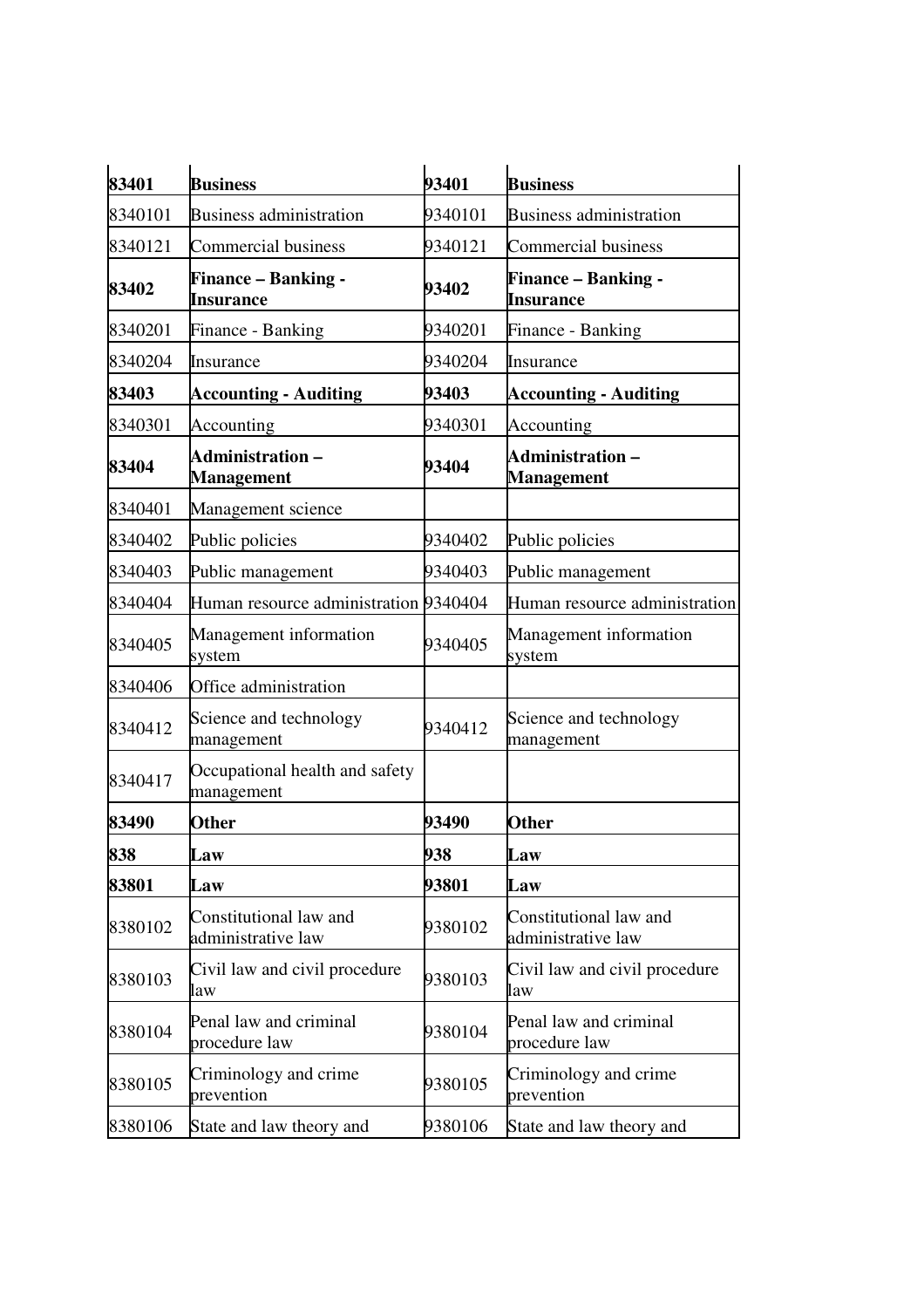|         | history                                         |         | history                                         |
|---------|-------------------------------------------------|---------|-------------------------------------------------|
| 8380107 | <b>Economics</b> law                            | 9380107 | Economics law                                   |
| 8380108 | International law                               | 9380108 | International law                               |
| 83890   | <b>Other</b>                                    | 93890   | <b>Other</b>                                    |
| 842     | <b>Life science</b>                             | 942     | <b>Life science</b>                             |
| 84201   | <b>Biology</b>                                  | 94201   | <b>Biology</b>                                  |
| 8420101 | <b>Biology</b>                                  | 9420101 | <b>Biology</b>                                  |
| 8420102 | Anthropology                                    | 9420102 | Anthropology                                    |
| 8420103 | Zoology                                         | 9420103 | Zoology                                         |
|         |                                                 | 9420104 | Human and animal physiology                     |
|         |                                                 | 9420105 | Parasitology                                    |
|         |                                                 | 9420106 | Entomology                                      |
| 8420107 | Microbiology                                    | 9420107 | Microbiology                                    |
| 8420108 | Aquatic biology                                 | 9420108 | Aquatic biology                                 |
| 8420111 | <b>Botany</b>                                   | 9420111 | <b>Botany</b>                                   |
|         |                                                 | 9420112 | Plant physiology                                |
| 8420114 | Experimental biology                            |         |                                                 |
|         |                                                 | 9420115 | <b>Biophysics</b>                               |
| 8420116 | Biochemistry                                    | 9420116 | Biochemistry                                    |
| 8420120 | Ecology                                         | 9420120 | Ecology                                         |
| 8420121 | Genetics                                        | 9420121 | Genetics                                        |
| 84202   | <b>Applied biology</b>                          | 94202   | <b>Applied biology</b>                          |
| 8420201 | Biotechnology                                   | 9420201 | Biotechnology                                   |
| 84290   | <b>Other</b>                                    | 94290   | <b>Other</b>                                    |
| 844     | <b>Natural science</b>                          | 944     | <b>Natural science</b>                          |
| 84401   | <b>Physical science</b>                         | 94401   | <b>Physical science</b>                         |
| 8440101 | Astronomy                                       | 9440101 | Astronomy                                       |
| 8440103 | Theoretical physics and<br>mathematical physics | 9440103 | Theoretical physics and<br>mathematical physics |
| 8440104 | Solid-state physics                             | 9440104 | Solid-state physics                             |
| 8440105 | Radio physics and electronics                   | 9440105 | Radio physics and electronics                   |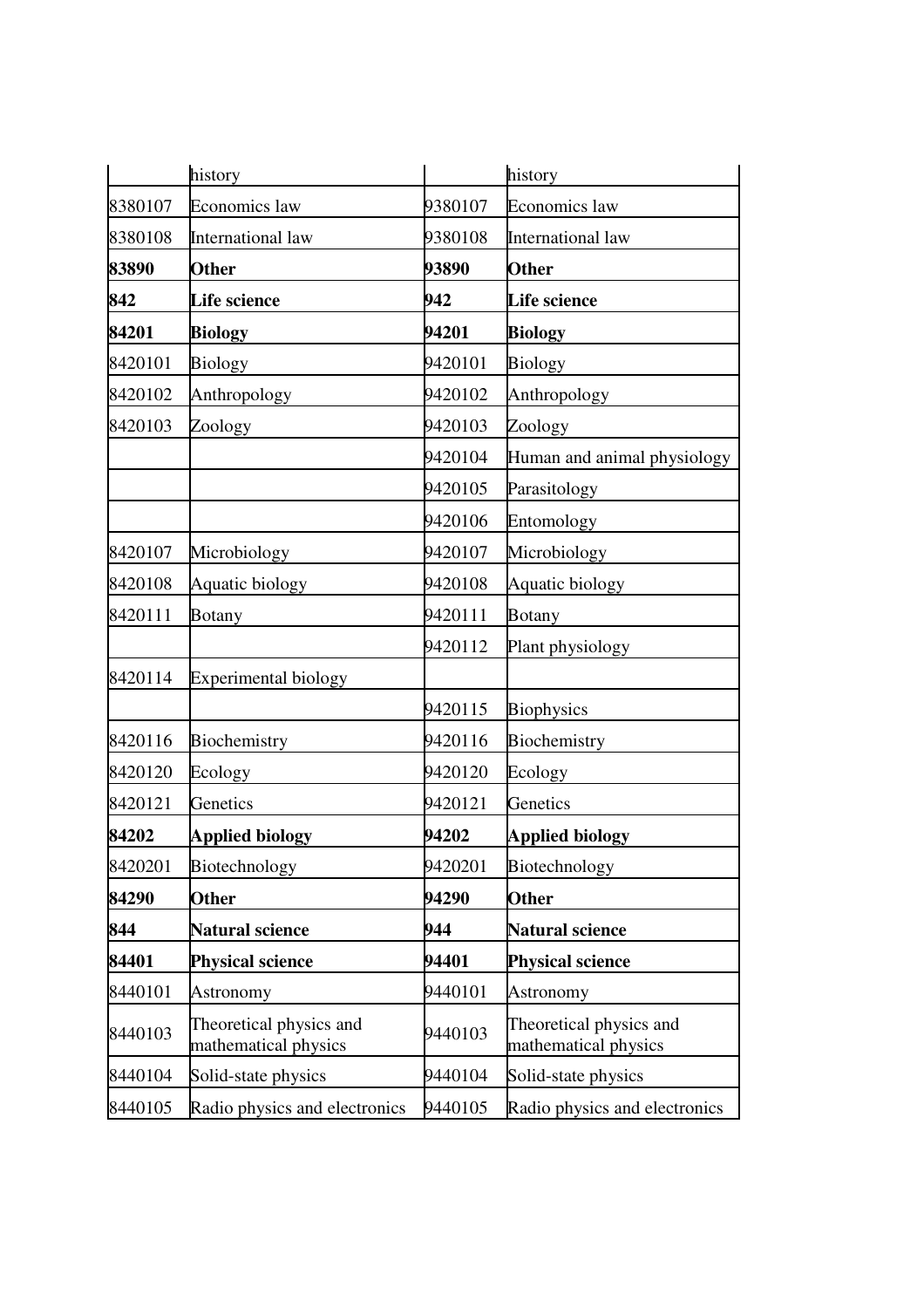| 8440106 | Atomic and nuclear physics                                 | 9440106 | Atomic and nuclear physics                                    |
|---------|------------------------------------------------------------|---------|---------------------------------------------------------------|
| 8440107 | Solid mechanics                                            | 9440107 | Solid mechanics                                               |
| 8440108 | Fluid and gas mechanics                                    | 9440108 | Fluid and gas mechanics                                       |
| 8440109 | Mechanics                                                  | 9440109 | Mechanics                                                     |
| 8440110 | Optics                                                     | 9440110 | Optics                                                        |
| 8440111 | Earth physics                                              | 9440111 | Earth physics                                                 |
| 8440112 | Chemistry                                                  | 9440112 | Chemistry                                                     |
| 8440113 | Inorganic chemistry                                        | 9440113 | Inorganic chemistry                                           |
| 8440114 | Organic chemistry                                          | 9440114 | Organic chemistry                                             |
|         |                                                            | 9440117 | Chemistry of natural<br>compounds                             |
| 8440118 | Analytical chemistry                                       | 9440118 | Analytical chemistry                                          |
| 8440119 | Theoretical chemistry and<br>physical chemistry            | 9440119 | Theoretical chemistry and<br>physical chemistry               |
| 8440120 | Environmental chemistry                                    | 9440120 | Environmental chemistry                                       |
| 8440122 | Materials science                                          | 9440122 | Materials science                                             |
|         |                                                            | 9440123 | <b>Electronic materials</b>                                   |
|         |                                                            | 9440125 | Macromolecule and composite<br>materials                      |
|         |                                                            | 9440127 | Optical, optoelectronics and<br>photonics materials           |
|         |                                                            | 9440129 | Metallurgy                                                    |
| 84402   | <b>Earth science</b>                                       | 94402   | <b>Earth science</b>                                          |
| 8440201 | Geology                                                    | 9440201 | Geology                                                       |
| 8440205 | Mineralogy and geochemistry                                | 9440205 | Mineralogy and geochemistry                                   |
| 8440210 | Geophysics                                                 | 9440210 | Geophysics                                                    |
| 8440212 | Cartographic studies                                       | 9440212 | Cartographic studies                                          |
| 8440214 | Maps, remote sensing and<br>geographic information systems | 9440214 | Maps, remote sensing and<br>geographic information<br>systems |
| 8440217 | Natural geography                                          | 9440217 | Natural geography                                             |
| 8440218 | Geomorphology and<br>palaegeography                        | 9440218 | Geomorphology and<br>palaegeography                           |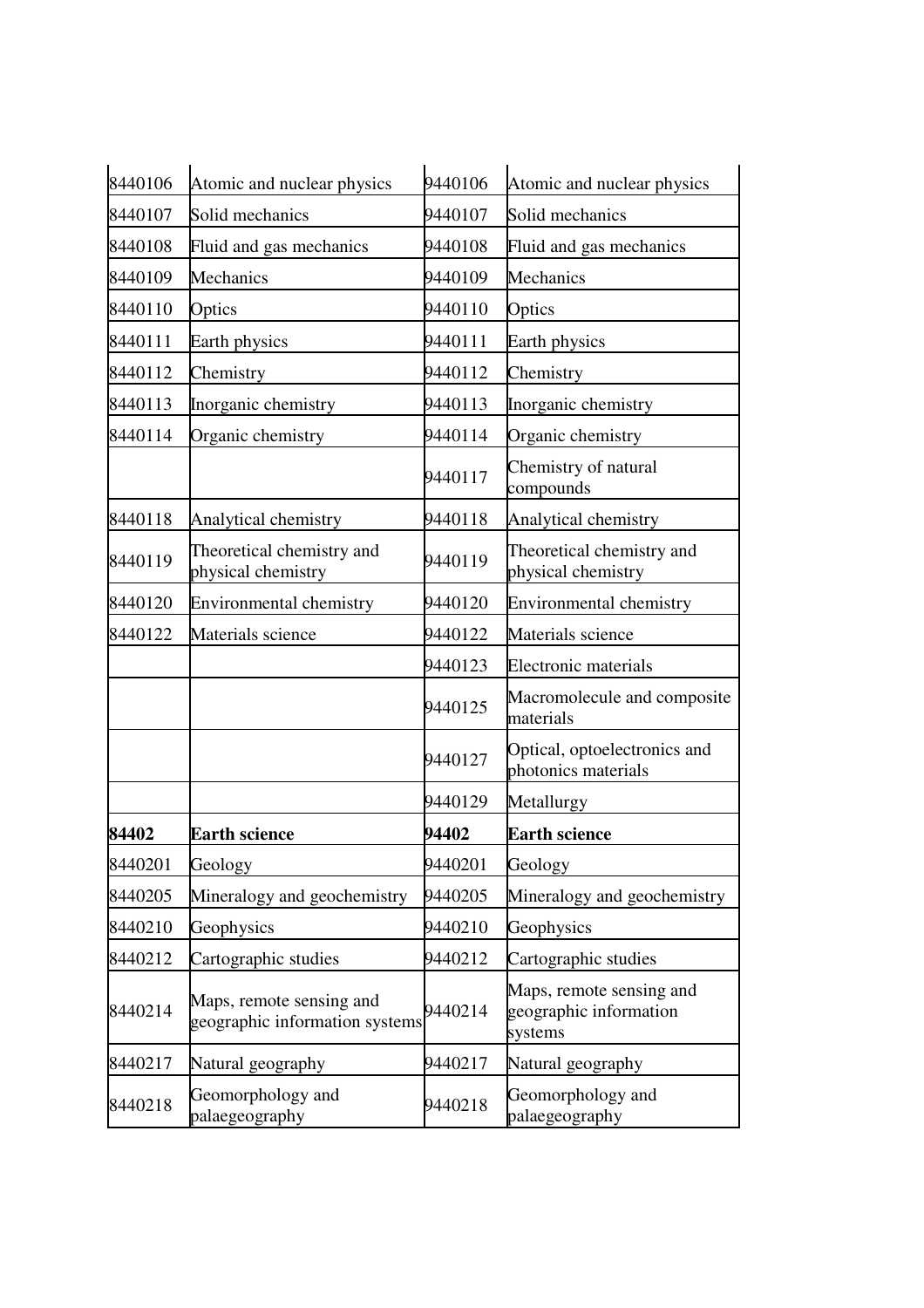| 8440220 | Resources and environment<br>geography                | 9440220 | Resources and environment<br>geography                |
|---------|-------------------------------------------------------|---------|-------------------------------------------------------|
|         |                                                       | 9440221 | Climate change                                        |
| 8440222 | Meteorology and climatology                           | 9440222 | Meteorology and climatology                           |
| 8440224 | Hydrography                                           | 9440224 | Hydrography                                           |
| 8440228 | Oceanography                                          | 9440228 | Oceanography                                          |
| 84403   | <b>Environmental science</b>                          | 94403   | <b>Environmental science</b>                          |
| 8440301 | Environmental science                                 | 9440301 | <b>Environmental science</b>                          |
|         |                                                       | 9440303 | Soil and water environment                            |
|         |                                                       | 9440305 | Environmental toxicology                              |
| 84490   | <b>Other</b>                                          | 94490   | Other                                                 |
| 846     | <b>Mathematics and statistics</b>                     | 946     | <b>Mathematics and statistics</b>                     |
| 84601   | <b>Mathematics</b>                                    | 94601   | <b>Mathematics</b>                                    |
| 8460101 | <b>Mathematics</b>                                    | 9460101 | <b>Mathematics</b>                                    |
| 8460102 | Mathematical analysis                                 | 9460102 | Mathematical analysis                                 |
| 8460103 | Differential and integral<br>equations                | 9460103 | Differential and integral<br>equations                |
| 8460104 | Algebra and number theory                             | 9460104 | Algebra and number theory                             |
| 8460105 | Geometry and topology                                 | 9460105 | Geometry and topology                                 |
| 8460106 | Probability theory and<br>mathematical statistics     | 9460106 | Probability theory and<br>mathematical statistics     |
| 8460107 | Computational science                                 |         |                                                       |
| 8460110 | Mathematical basis for<br>computing                   | 9460110 | Mathematical basis for<br>computing                   |
| 8460112 | Applied mathematics                                   | 9460112 | Applied mathematics                                   |
| 8460113 | <b>Elementary mathematics</b>                         |         |                                                       |
| 8460117 | Mathematics and Computer<br>Science                   | 9460117 | Mathematics and Computer<br>Science                   |
| 84602   | <b>Statistics</b>                                     | 94602   | <b>Statistics</b>                                     |
| 8460201 | <b>Statistics</b>                                     | 9460201 | <b>Statistics</b>                                     |
| 84690   | <b>Other</b>                                          | 94690   | <b>Other</b>                                          |
| 848     | <b>Computer science and</b><br>information technology | 948     | <b>Computer science and</b><br>information technology |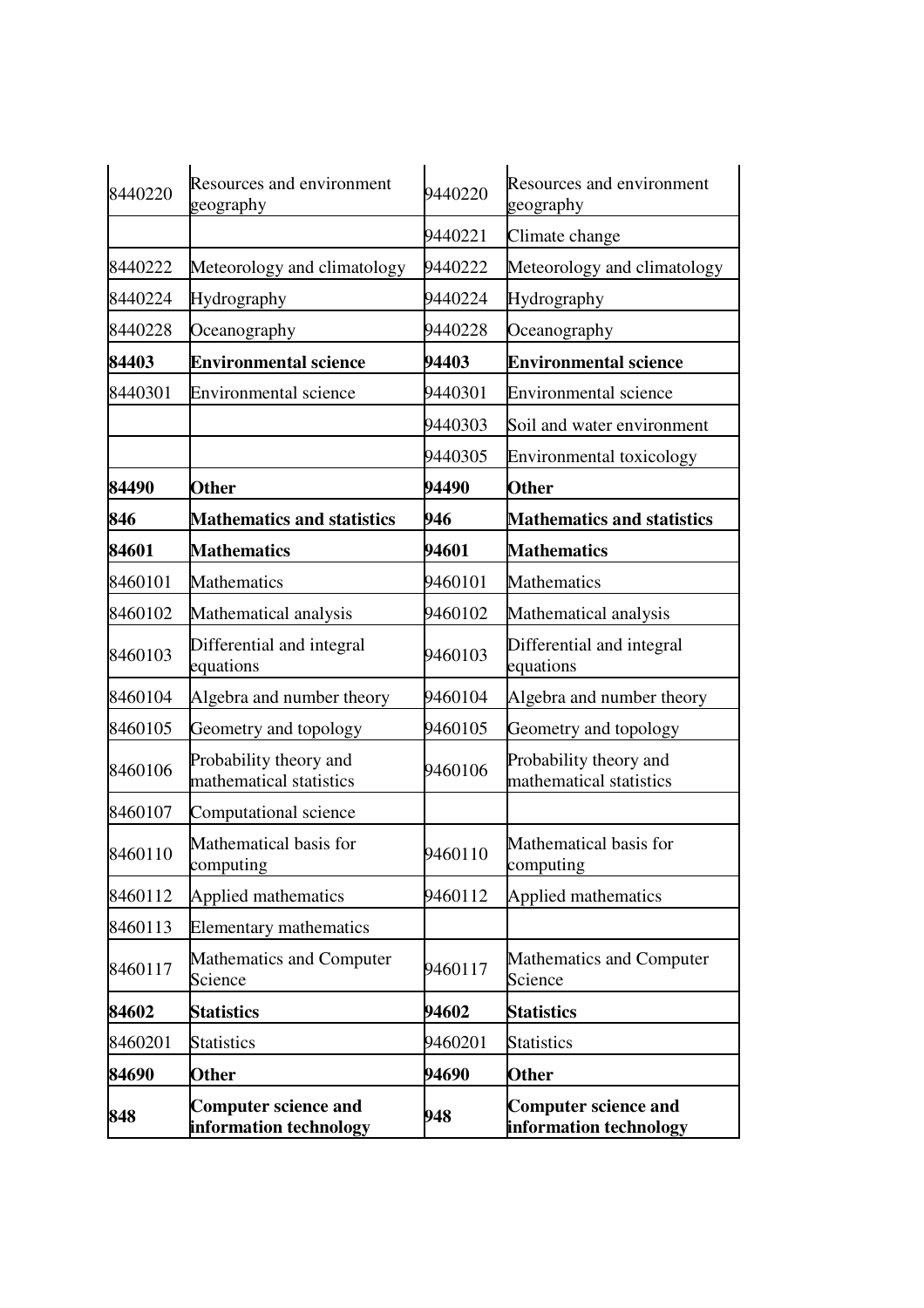| 84801   | Computer                                                          | 94801   | Computer                                                          |
|---------|-------------------------------------------------------------------|---------|-------------------------------------------------------------------|
| 8480101 | Computer science                                                  | 9480101 | Computer science                                                  |
| 8480102 | Networking and data<br>communication                              | 9480102 | Networking and data<br>communication                              |
| 8480103 | Software techniques                                               | 9480103 | Software techniques                                               |
| 8480104 | Information system                                                | 9480104 | Information system                                                |
| 8480106 | Computer engineering                                              | 9480106 | Computer engineering                                              |
| 84802   | <b>Information technology</b>                                     | 94802   | <b>Information technology</b>                                     |
| 8480201 | Information technology                                            | 9480201 | Information technology                                            |
| 8480202 | Information security                                              | 9480202 | Information security                                              |
| 8480204 | Information technology<br>management                              |         |                                                                   |
| 8480205 | Information system<br>management                                  |         |                                                                   |
| 84890   | <b>Other</b>                                                      | 94890   | <b>Other</b>                                                      |
| 851     | <b>Engineering technology</b>                                     | 951     | <b>Engineering technology</b>                                     |
| 85106   | <b>Industrial management</b>                                      | 95106   | <b>Industrial management</b>                                      |
| 8510601 | Industrial management                                             | 9510601 | Industrial management                                             |
| 8510602 | Energy management                                                 |         |                                                                   |
| 8510605 | Logistics and Supply chain<br>management                          | 9510605 | Logistics and Supply chain<br>management                          |
| 85190   | <b>Other</b>                                                      | 95190   | <b>Other</b>                                                      |
| 852     | <b>Engineering</b>                                                | 952     | <b>Engineering</b>                                                |
| 85201   | <b>Engineering mechanics and</b><br><b>Mechanical engineering</b> | 95201   | <b>Engineering mechanics and</b><br><b>Mechanical engineering</b> |
| 8520101 | Mechanical engineering                                            | 9520101 | Mechanical engineering                                            |
| 8520103 | Engineering mechanics                                             | 9520103 | Engineering mechanics                                             |
| 8520114 | Mechanic-electronics<br>engineering                               |         |                                                                   |
| 8520115 | Thermal engineering                                               | 9520115 | Thermal engineering                                               |
| 8520116 | Dynamics mechanical<br>engineering                                | 9520116 | Dynamics mechanical<br>engineering                                |
| 8520117 | Industrial engineering                                            |         |                                                                   |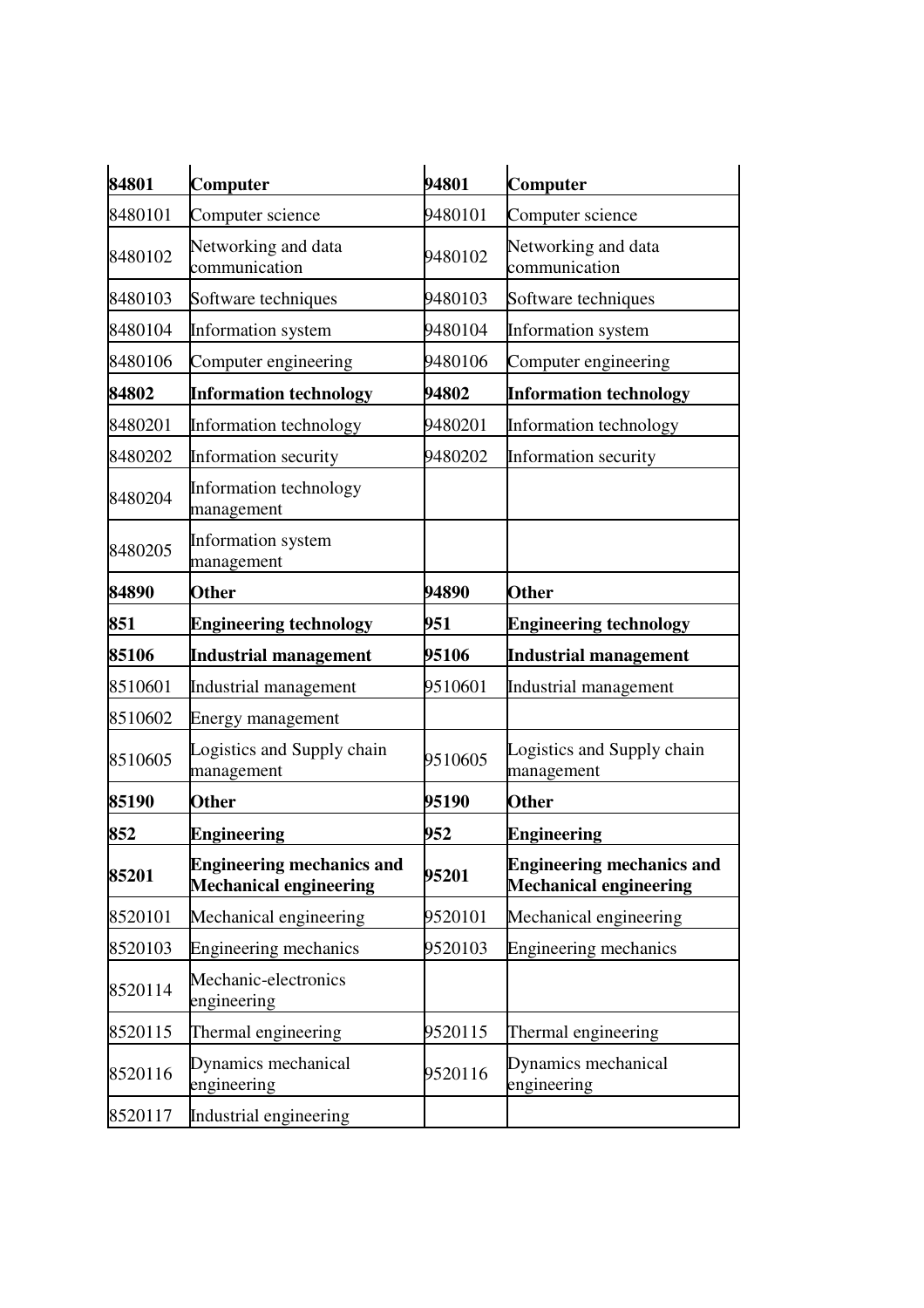| 8520118 | Industrial system engineering                                      | 9520118 | Industrial system engineering                                      |
|---------|--------------------------------------------------------------------|---------|--------------------------------------------------------------------|
| 8520120 | Aeronautical engineering                                           |         |                                                                    |
| 8520121 | Space engineering                                                  | 9520121 | Space engineering                                                  |
| 8520122 | Marine engineering                                                 | 9520122 | Marine engineering                                                 |
| 8520130 | Automobile engineering                                             | 9520130 | Automobile engineering                                             |
| 8520135 | <b>Energy engineering</b>                                          |         |                                                                    |
| 8520137 | Printing engineering                                               | 9520137 | Printing engineering                                               |
| 85202   | <b>Electrical, electronic and</b><br>communications engineering    | 95202   | <b>Electrical, electronic and</b><br>communications engineering    |
| 8520201 | Electrical engineering                                             | 9520201 | <b>Electrical engineering</b>                                      |
| 8520203 | Electronics engineering                                            | 9520203 | Electronics engineering                                            |
| 8520204 | Radar and navigation<br>engineering                                | 9520204 | Radar and navigation<br>engineering                                |
| 8520208 | Telecommunication<br>engineering                                   | 9520208 | Telecommunication<br>engineering                                   |
| 8520209 | Cryptography engineering                                           | 9520209 | Cryptography engineering                                           |
| 8520212 | Biomedical engineering                                             | 9520212 | Biomedical engineering                                             |
| 8520216 | Control and automation<br>engineering                              | 9520216 | Control and automation<br>engineering                              |
| 85203   | Chemistry, materials,<br>metallurgy and environment<br>engineering | 95203   | Chemistry, materials,<br>metallurgy and environment<br>engineering |
| 8520301 | Chemical engineering                                               | 9520301 | Chemical engineering                                               |
| 8520305 | Petrochemical engineering and<br>oil refinery                      | 9520305 | Petrochemical engineering and<br>oil refinery                      |
| 8520309 | Materials engineering                                              | 9520309 | Materials engineering                                              |
| 8520320 | Environmental engineering                                          | 9520320 | Environmental engineering                                          |
| 85204   | <b>Engineering physics</b>                                         | 95204   | <b>Engineering physics</b>                                         |
| 8520401 | Engineering physics                                                | 9520401 | Engineering physics                                                |
| 8520402 | Nuclear engineering                                                | 9520402 | Nuclear engineering                                                |
| 85205   | Geotechnical, geophysics and<br>geodesic engineering               | 95205   | Geotechnical, geophysics and<br>geodesic engineering               |
| 8520501 | Geotechnical engineering                                           | 9520501 | Geotechnical engineering                                           |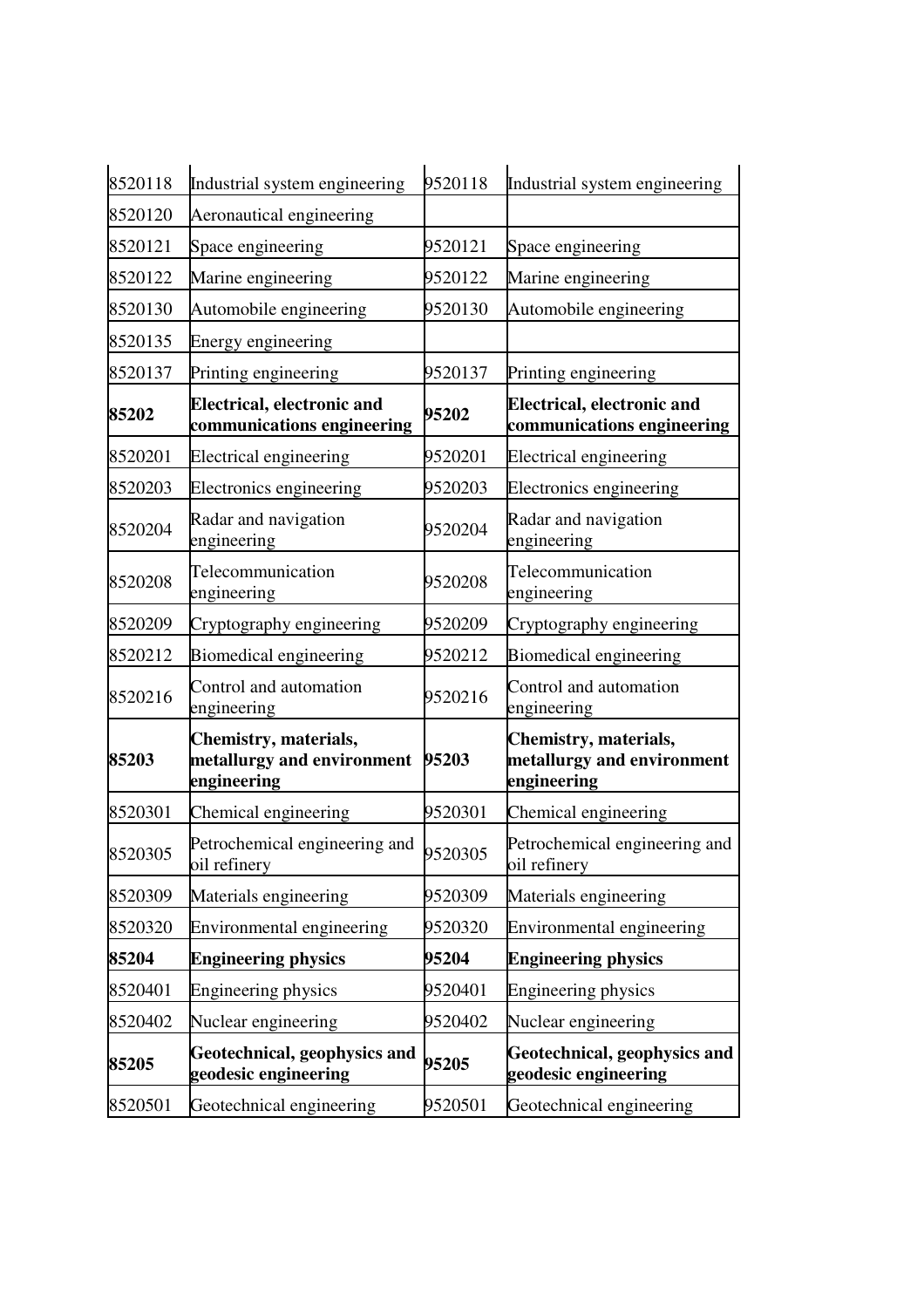| 8520502 | Geophysics engineering                                                                    | 9520502 | Geophysics engineering                                                                    |
|---------|-------------------------------------------------------------------------------------------|---------|-------------------------------------------------------------------------------------------|
| 8520503 | Geodesic engineering                                                                      | 9520503 | Geodesic engineering                                                                      |
| 85206   | <b>Mining engineering</b>                                                                 | 95206   | <b>Mining engineering</b>                                                                 |
| 8520602 | <b>Exploration and survey</b><br>engineering                                              | 9520602 | <b>Exploration and survey</b><br>engineering                                              |
| 8520603 | Mining                                                                                    | 9520603 | Mining                                                                                    |
| 8520604 | Petroleum engineering                                                                     | 9520604 | Petroleum engineering                                                                     |
| 8520607 | Screening engineering                                                                     | 9520607 | Screening engineering                                                                     |
| 85290   | <b>Other</b>                                                                              | 95290   | <b>Other</b>                                                                              |
| 854     | <b>Manufacturing and</b><br>processing                                                    | 954     | <b>Manufacturing and</b><br>processing                                                    |
| 85401   | Cereal, food and drink<br>processing                                                      | 95401   | <b>Cereal, food and drink</b><br>processing                                               |
| 8540101 | Food technology                                                                           | 9540101 | Food technology                                                                           |
| 8540104 | Postharvest technology                                                                    | 9540104 | Postharvest technology                                                                    |
| 8540105 | Fishery processing technology                                                             | 9540105 | Fishery processing technology                                                             |
| 8540106 | Food quality assurance and<br>safety                                                      |         |                                                                                           |
| 85402   | <b>Manufacturing and</b><br>processing of textile and<br>garment, footwear and<br>leather | 95402   | <b>Manufacturing and</b><br>processing of textile and<br>garment, footwear and<br>leather |
| 8540203 | Textile and garment material<br>technology                                                | 9540203 | Textile and garment material<br>technology                                                |
|         | 8540204 Textile and garment technology 9540204                                            |         | Textile and garment<br>technology                                                         |
| 85490   | <b>Other</b>                                                                              | 95490   | <b>Other</b>                                                                              |
| 8549001 | Forest product treatment                                                                  | 9549001 | Forest product treatment                                                                  |
| 858     | <b>Architecture and</b><br>construction                                                   | 958     | <b>Architecture and</b><br>construction                                                   |
| 85801   | <b>Architecture and planning</b>                                                          | 95801   | <b>Architecture and planning</b>                                                          |
| 8580101 | Architecture                                                                              | 9580101 | Architecture                                                                              |
| 8580103 | Interior architecture                                                                     |         |                                                                                           |
| 8580105 | Urban planning                                                                            | 9580105 | Urban planning                                                                            |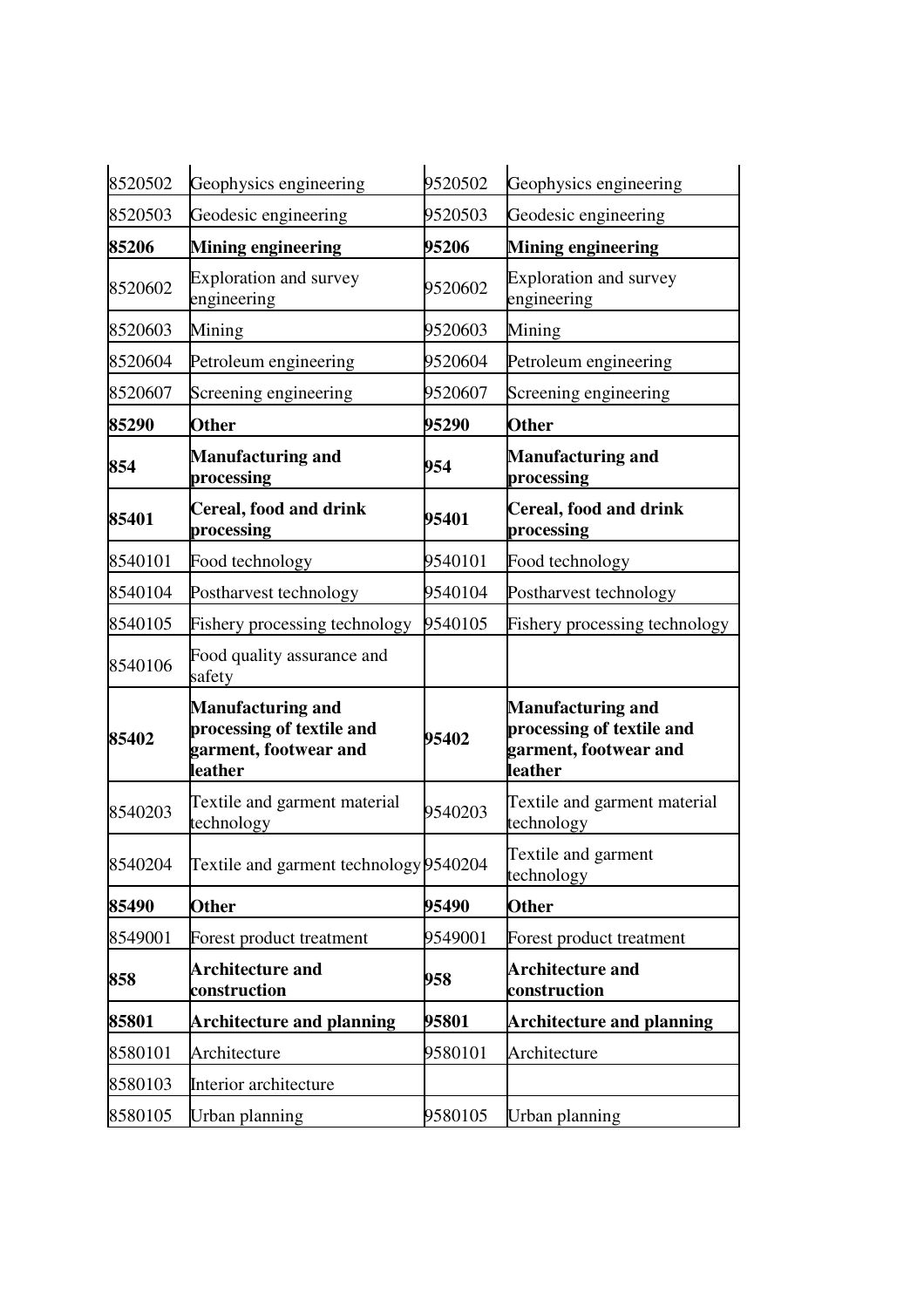| 8580106 | Urban management and<br>construction                  | 9580106 | Urban management and<br>construction                  |
|---------|-------------------------------------------------------|---------|-------------------------------------------------------|
| 8580408 | Interior design                                       |         |                                                       |
| 8580112 | Urban studies                                         |         |                                                       |
| 85802   | <b>Construction</b>                                   | 95802   | <b>Construction</b>                                   |
| 8580201 | Construction engineering                              | 9580201 | Construction engineering                              |
| 8580202 | Waterworks engineering                                | 9580202 | Waterworks engineering                                |
| 8580203 | Marine work engineering                               | 9580203 | Marine work engineering                               |
| 8580204 | Underground work engineering 9580204                  |         | Underground work engineering                          |
| 8580205 | Traffic work engineering                              | 9580205 | Traffic work engineering                              |
| 8580206 | Special underground work<br>engineering               | 9580206 | Special underground work<br>engineering               |
| 8580210 | Infrastructure engineering                            | 9580210 | Infrastructure engineering                            |
| 8580211 | Geotechnical construction                             | 9580211 | Geotechnical construction                             |
| 8580212 | Water resources engineering                           | 9580212 | Water resources engineering                           |
| 8580213 | Water supply and drainage<br>engineering              | 9580213 | Water supply and drainage<br>engineering              |
| 85803   | <b>Construction management</b>                        | 95803   | <b>Construction management</b>                        |
| 8580301 | Construction economy                                  |         |                                                       |
| 8580302 | Construction management                               | 9580302 | Construction management                               |
| 85890   | <b>Other</b>                                          | 95890   | <b>Other</b>                                          |
| 862     | <b>Agriculture, forestry and</b><br>fishery           | 962     | Agriculture, forestry and<br>fishery                  |
| 86201   | Agriculture                                           | 96201   | <b>Agriculture</b>                                    |
| 8620103 | Soil science                                          | 9620103 | Soil science                                          |
| 8620105 | Animal husbandry                                      | 9620105 | Animal husbandry                                      |
|         |                                                       | 9620107 | Nutrition and animal feed                             |
|         |                                                       | 9620108 | Domestic animals breeding and<br>genetic selection    |
| 8620110 | Crop science                                          | 9620110 | Crop science                                          |
| 8620111 | Plant propagation and selection<br>of plant varieties | 9620111 | Plant propagation and selection<br>of plant varieties |
| 8620112 | Plant protection                                      | 9620112 | Plant protection                                      |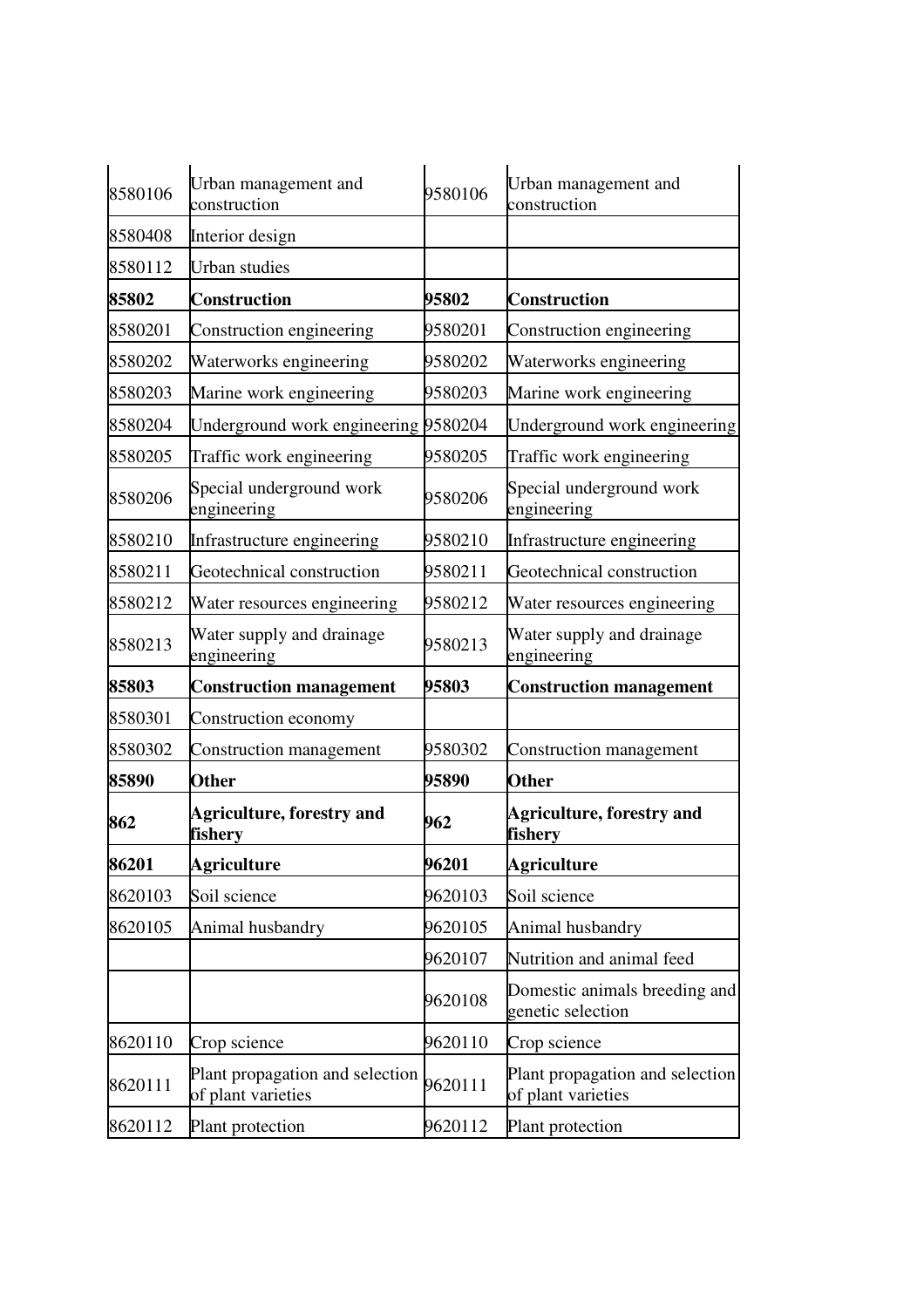| 8620115 | Agricultural economics      | 9620115 | Agricultural economics                                       |
|---------|-----------------------------|---------|--------------------------------------------------------------|
| 8620116 | Rural development           | 9620116 | Rural development                                            |
| 8620118 | Agricultural system         |         |                                                              |
| 86202   | Forestry                    | 96202   | <b>Forestry</b>                                              |
| 8620201 | <b>Forestry studies</b>     |         |                                                              |
| 8620205 | Silviculture                | 9620205 | Silviculture                                                 |
|         |                             | 9620207 | Forest plant propagation and<br>selection of plant varieties |
|         |                             | 9620208 | Forest investigation and<br>planning                         |
| 8620211 | Forest resources management | 9620211 | Forest resources management                                  |
| 86203   | Fishery                     | 96203   | Fishery                                                      |
| 8620301 | Aquaculture                 | 9620301 | Aquaculture                                                  |
| 8620302 | Fisheries pathology         | 9620302 | <b>Fisheries pathology</b>                                   |
| 8620304 | Fishing                     | 9620304 | Fishing                                                      |
| 8620305 | <b>Fishery management</b>   | 9620305 | <b>Fishery management</b>                                    |
| 86290   | <b>Other</b>                | 96290   | <b>Other</b>                                                 |
| 864     | <b>Veterinary</b>           | 964     | <b>Veterinary</b>                                            |
| 86401   | <b>Veterinary</b>           | 96401   | <b>Veterinary</b>                                            |
| 8640101 | Veterinary                  | 9640101 | Veterinary                                                   |
|         |                             | 9640102 | Domestic animal pathology<br>and treatment                   |
|         |                             | 9640104 | Parasitology and veterinary<br>microbiology                  |
|         |                             | 9640106 | Livestock reproduction and<br>reproductive disease           |
|         |                             | 9640108 | Veterinary epidemiology                                      |
| 86490   | <b>Other</b>                | 96490   | <b>Other</b>                                                 |
| 872     | <b>Health</b>               | 972     | <b>Health</b>                                                |
| 87201   | <b>Medicine</b>             | 97201   | <b>Medicine</b>                                              |
| 8720101 |                             |         |                                                              |
|         | <b>Biomedical science</b>   | 9720101 | <b>Biomedical science</b>                                    |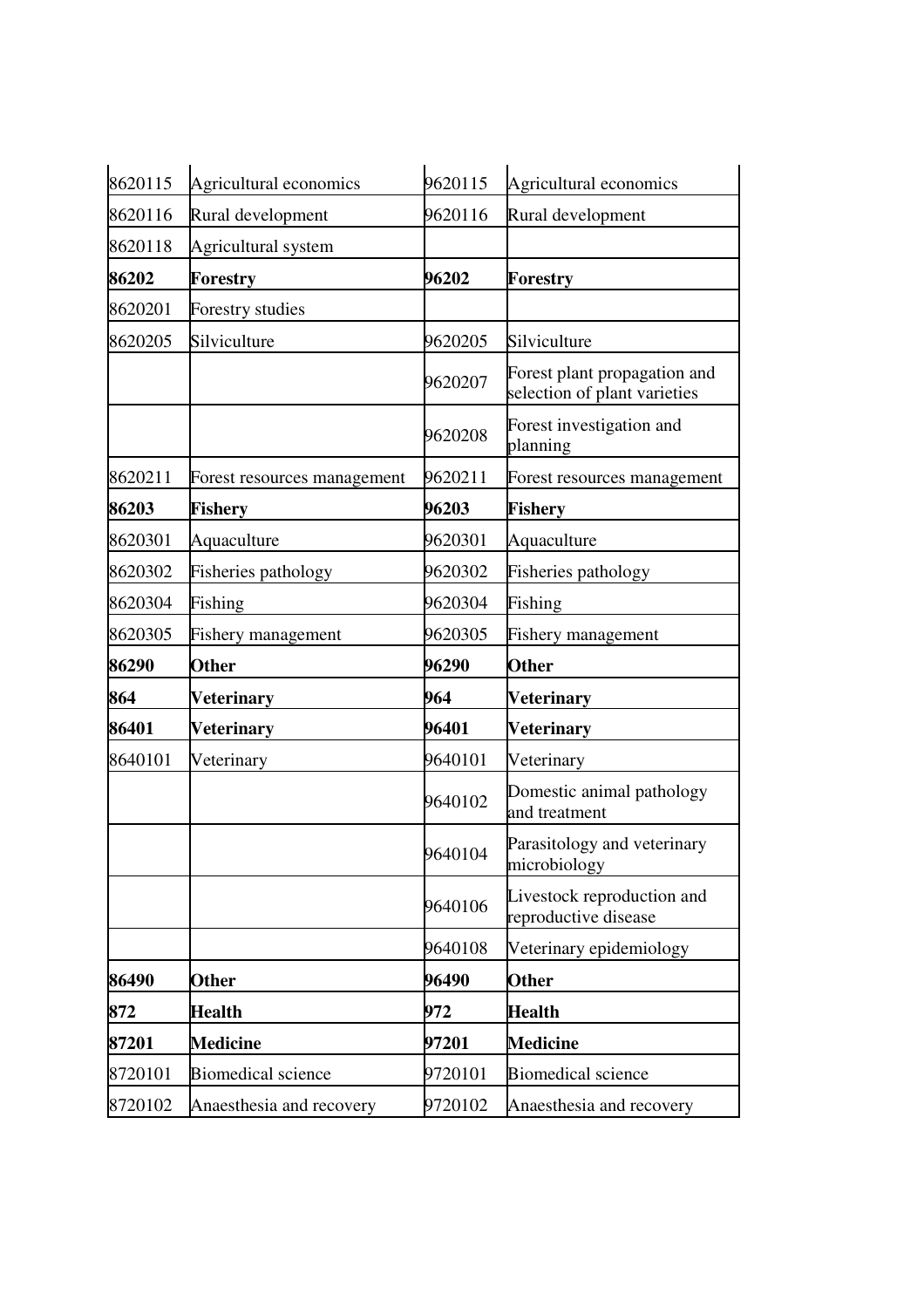| 8720103 | Intensive care and antitoxin                      | 9720103 | Intensive care and antitoxin                      |
|---------|---------------------------------------------------|---------|---------------------------------------------------|
| 8720104 | Surgery                                           | 9720104 | Surgery                                           |
| 8720105 | Obstetrics and Gynecology                         | 9720105 | Obstetrics and Gynecology                         |
| 8720106 | Paediatrics                                       | 9720106 | Paediatrics                                       |
| 8720107 | Internal medicine                                 | 9720107 | Internal medicine                                 |
| 8720108 | Oncology                                          | 9720108 | Oncology                                          |
| 8720109 | Infectious diseases and tropical<br>diseases      | 9720109 | Infectious diseases and tropical<br>diseases      |
| 8720111 | Optical and nuclear medicine                      | 9720111 | Optical and nuclear medicine                      |
| 8720113 | <b>Traditional medicine</b>                       | 9720113 | <b>Traditional medicine</b>                       |
| 8720117 | Epidemiology                                      | 9720117 | Epidemiology                                      |
| 8720118 | Pharmacology and toxicant                         | 9720118 | Pharmacology and toxicant                         |
| 8720119 | Plastic, reconstructive and<br>aesthetic surgery  | 9720119 | Plastic, reconstructive and<br>aesthetic surgery  |
| 8720155 | Otorhinolaryngology                               | 9720155 | Otorhinolaryngology                               |
| 8720157 | Ophthalmology                                     | 9720157 | Ophthalmology                                     |
| 8720158 | Neurology                                         | 8720159 | Neurology                                         |
| 8720163 | Preventive medicine                               | 9720163 | Preventive medicine                               |
| 87202   | Pharmacy                                          | 97202   | Pharmacy                                          |
| 8720202 | Pharmaceutical technology and<br>drug preparation | 9720202 | Pharmaceutical technology and<br>drug preparation |
| 8720203 | Medicinal chemistry                               | 9720203 | Medicinal chemistry                               |
| 8720205 | Pharmacology and clinical<br>pharmacology         | 9720205 | Pharmacology and clinical<br>pharmacology         |
| 8720206 | Herbal ingredients -<br>Traditional pharmacology  | 9720206 | Herbal ingredients -<br>Traditional pharmacology  |
| 8720208 | Pharma Biochemistry                               | 9720208 | Pharma Biochemistry                               |
| 8720210 | Drug testing and toxicology                       | 9720210 | Drug testing and toxicology                       |
| 8720412 | Pharmacy management                               | 6272041 | Pharmacy management                               |
| 87203   | <b>Nursing and midwifery</b>                      | 97203   | <b>Nursing and midwifery</b>                      |
| 8720301 | Nursing                                           | 9720301 | Nursing                                           |
| 8720302 | Midwifery                                         | 9720302 | Midwifery                                         |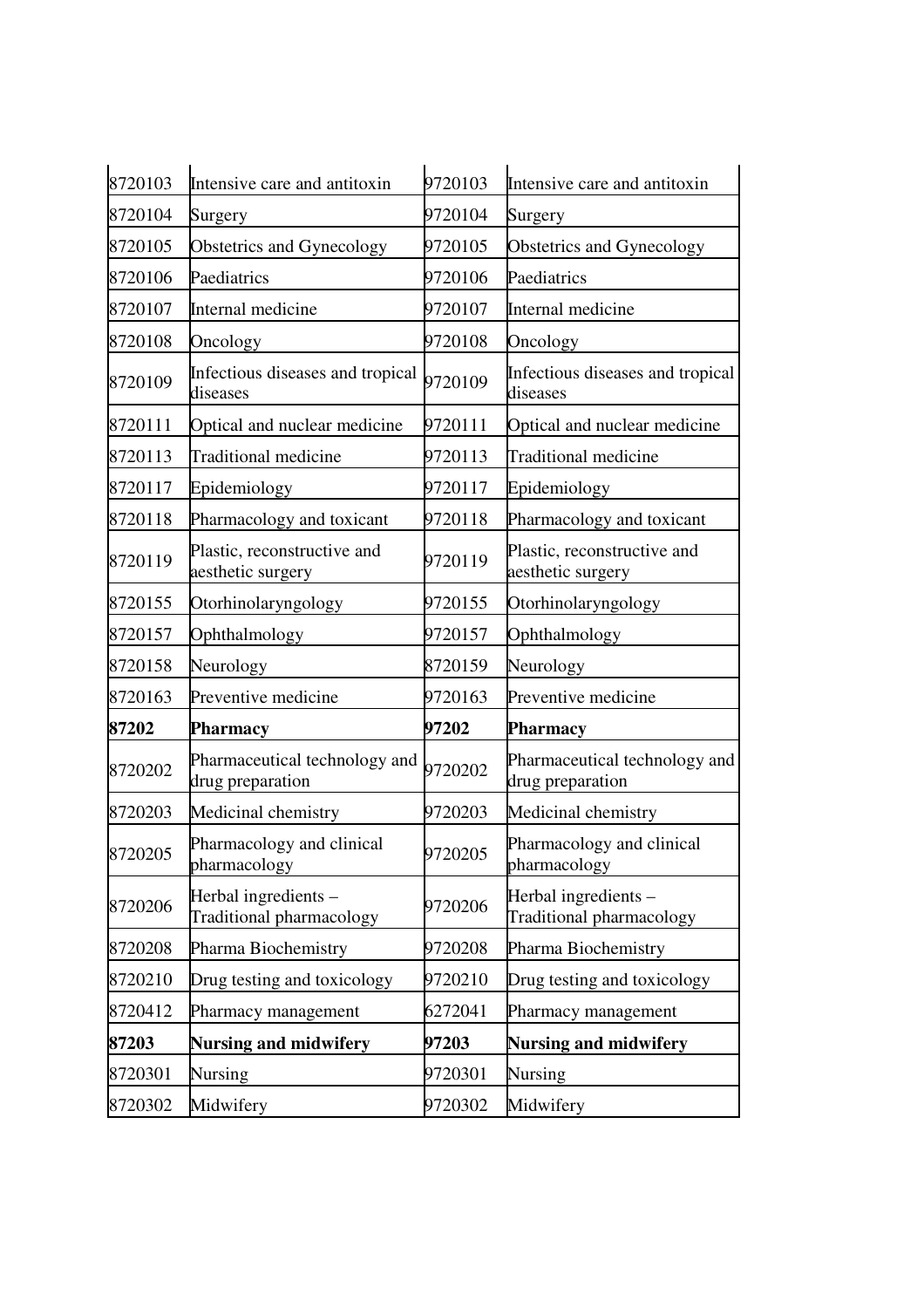| 87204   | <b>Nutrition</b>                                | 97204   | <b>Nutrition</b>                                |
|---------|-------------------------------------------------|---------|-------------------------------------------------|
| 8720401 | Nutrition                                       | 9720401 | Nutrition                                       |
| 87205   | <b>Orthodontics</b>                             | 97205   | <b>Orthodontics</b>                             |
| 8720501 | Orthodontics                                    | 9720501 | Orthodontics                                    |
| 87206   | <b>Medical engineering</b>                      | 97206   | <b>Medical engineering</b>                      |
| 8720601 | Medical examination<br>engineering              | 9720601 | Medical examination<br>engineering              |
| 8720602 | Medical imaging techniques                      | 9720602 | Medical imaging techniques                      |
| 8720603 | Rehabilitation techniques                       | 9720603 | Rehabilitation techniques                       |
| 87207   | <b>Public health</b>                            | 97207   | <b>Public health</b>                            |
| 8720701 | Public health                                   | 9720701 | Public health                                   |
| 87208   | <b>Health management</b>                        | 97208   | <b>Health management</b>                        |
| 8720801 | Health management                               | 9720801 | Health management                               |
| 8720802 | Hospital management                             | 9720802 | Hospital management                             |
| 87290   | <b>Other</b>                                    | 97290   | <b>Other</b>                                    |
| 8729001 | Family medicine                                 |         |                                                 |
| 8729002 | Medical education                               |         |                                                 |
| 8729003 | Military medicine                               |         |                                                 |
| 8729004 | Marine medicine                                 |         |                                                 |
| 876     | <b>Social services</b>                          | 976     | <b>Social services</b>                          |
| 87601   | <b>Social work</b>                              | 97601   | <b>Social work</b>                              |
| 8760101 | Social work                                     | 9760101 | Social work                                     |
| 87690   | <b>Other</b>                                    | 97690   | <b>Other</b>                                    |
| 881     | Tourism, hotel, sports and<br>personal services | 981     | Tourism, hotel, sports and<br>personal services |
| 88101   | <b>Tourism</b>                                  | 98101   | <b>Tourism</b>                                  |
| 8810101 | Tourism                                         | 9810101 | Tourism                                         |
| 8810103 | Tourism and travel<br>administration            |         |                                                 |
| 88103   | <b>Sports</b>                                   |         |                                                 |
| 8810301 | Sports management                               |         |                                                 |
| 88190   | Other                                           | 98190   | <b>Other</b>                                    |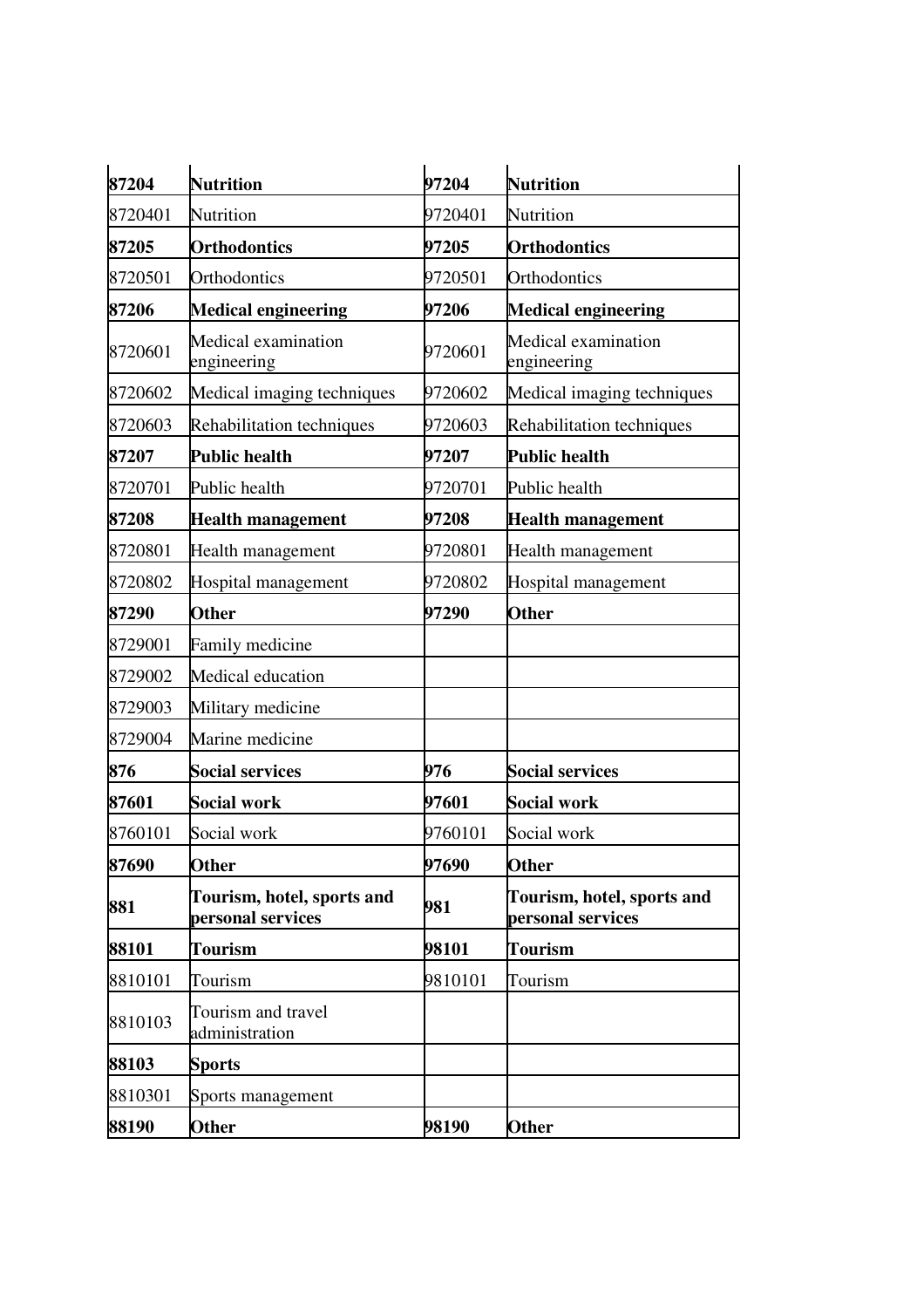| 884     | <b>Transport services</b>                                        | 984     | <b>Transport services</b>                                   |
|---------|------------------------------------------------------------------|---------|-------------------------------------------------------------|
| 88401   | <b>Transport operation</b>                                       | 98401   | <b>Transport operation</b>                                  |
| 8840103 | Transport organization and<br>management                         | 9840103 | Transport organization and<br>management                    |
| 8840106 | Marine science                                                   | 9840106 | Marine science                                              |
| 88490   | <b>Other</b>                                                     | 98490   | <b>Other</b>                                                |
| 885     | <b>Environment and</b><br>environment protection                 | 985     | <b>Environment and</b><br>environment protection            |
| 88501   | <b>Resources and environment</b><br>management                   | 98501   | <b>Resources and environment</b><br>management              |
| 8850101 | Resources and environment<br>management                          | 9850101 | Resources and environment<br>management                     |
| 8850103 | Land management                                                  | 9850103 | Land management                                             |
| 8850104 | Sea, island and coastal<br>management                            |         |                                                             |
| 88590   | <b>Other</b>                                                     | 98590   | <b>Other</b>                                                |
| 886     | Security and national defense 986                                |         | <b>Security and national defense</b>                        |
| 88601   | <b>Security and social order</b>                                 | 98601   | <b>Security and social order</b>                            |
| 8860101 | Security reconnaissance                                          | 9860101 | Security reconnaissance                                     |
| 8860102 | Police reconnaissance                                            | 9860102 | Police reconnaissance                                       |
| 8860104 | Criminal investigation                                           | 9860104 | Criminal investigation                                      |
| 8860108 | Criminalistics                                                   | 9860108 | Criminalistics                                              |
| 8860109 | State monitoring in security and 9860109<br>order                |         | State monitoring in security<br>and order                   |
| 8860110 | Traffic safety and order<br>management                           | 9860110 | Traffic safety and order<br>management                      |
| 8860111 | Criminal judgment enforcement 9860111<br>and judicial assistance |         | Criminal judgment<br>enforcement and judicial<br>assistance |
| 8860112 | People's public security<br>commander                            | 9860112 | People's public security<br>commander                       |
| 8860113 | Fire safety, firefighting and<br>rescue                          | 9860113 | Fire safety, firefighting and<br>rescue                     |
| 8860116 | People's police logistics                                        | 9860116 | People's police logistics                                   |